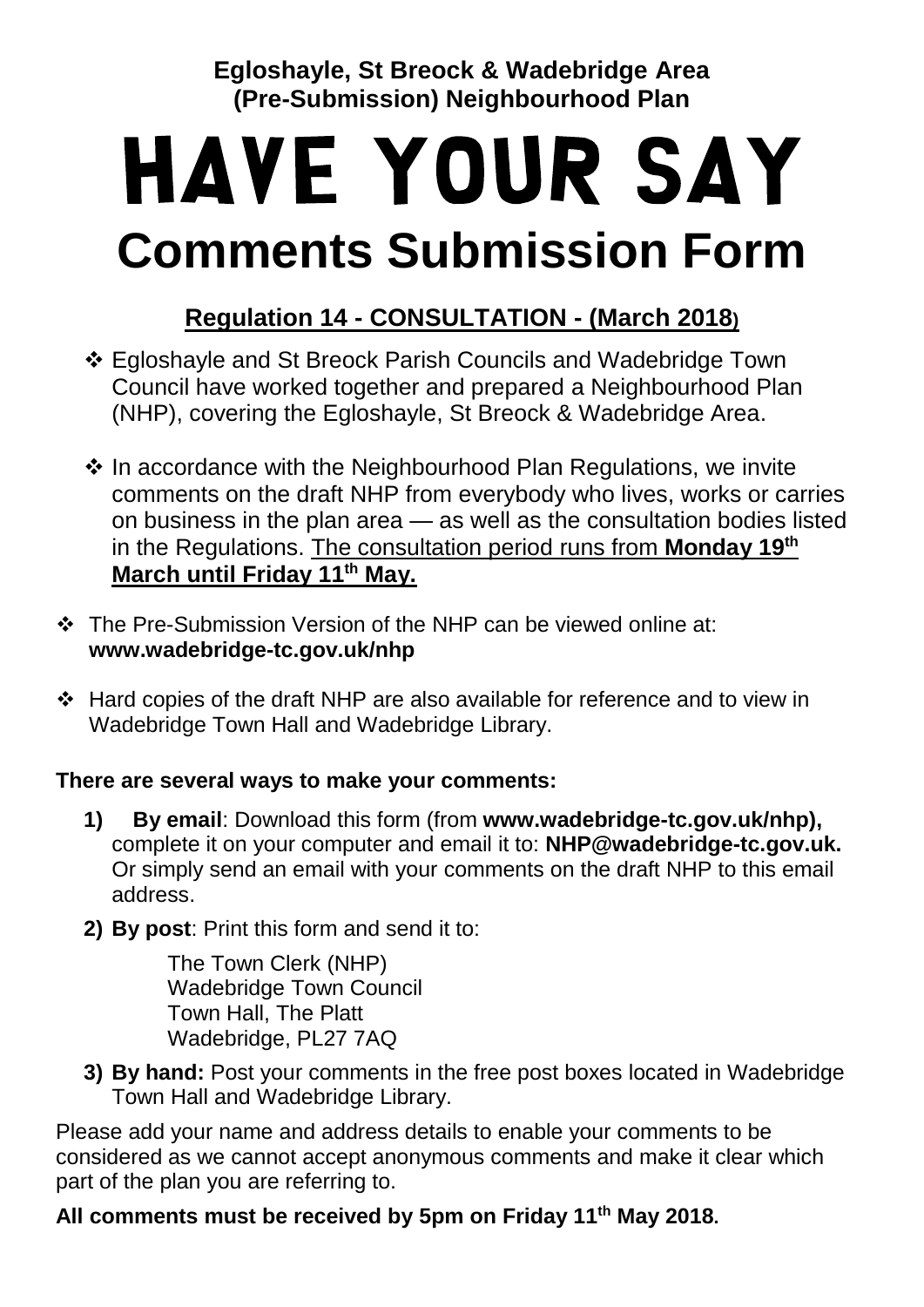#### **Egloshayle, St Breock & Wadebridge Area (Pre-Submission) Neighbourhood Plan**

| <b>Your Details</b>             |  |
|---------------------------------|--|
| <b>Name</b>                     |  |
| <b>Address &amp; Postcode</b>   |  |
| Organisation (if<br>applicable) |  |
| <b>Date</b>                     |  |

### **REG 14 CONSULTATION - YOUR COMMENTS**

**Please give your comments on the draft NHP: Stating the Plan page number, policy number, section where relevant or any other general comment you may wish to make.**

(Continue over or on a separate sheet if necessary)